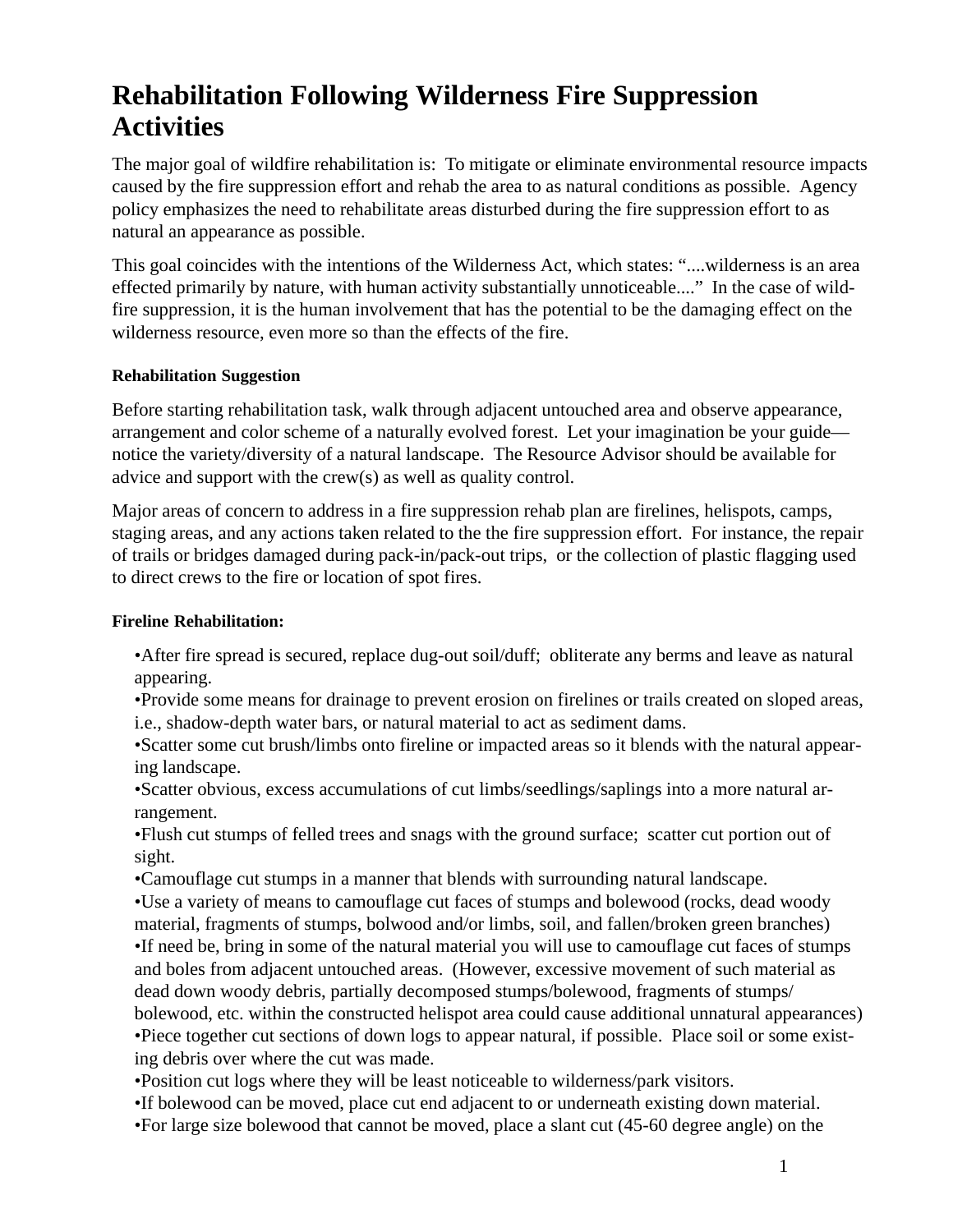bottom side.

•Do not lop and scatter tops of cut trees. (Lop and scatter could create a harvest/precommercial thin appearance instead of a natural landscape)

•Selectively place a few of the cut seedlings or saplings in an upright position (wedged between down logs, old root wads, etc.).

•If there has been an excessive amount of bucking, limbing and topping, consider slinging rounds and tops from the site.

•Consider using explosives on some stumps and cut face of the bolewood. (End-result appearance will resemeble that of a wind-fallen tree)

•Remove all plastic flagging and trash along the fireline.

# **Constructed Fireline**

Firelines are frequently constructed heading straight down steep slopes creating extreme erosion potential. When lines are built across slopes or down slopes of moderate grade, a trench cleared to mineral soil will create a long-lasting scar unless repaired. While preventing erosion is the most important goal in rehabilitating firelines, a fireline that recovers at a slower rate than the fire area itself is considered equally unacceptable.

Many factors need to be considered when deciding the extent of rehabilitation. Most standards apply to all circumstances, with a few differences necessary as canopy cover, elevation, and moisture content of the areas vary. General standards which apply to all constructed firelines are followed by three site-specific standards that address the differences in rehab due to canopy cover, vegetation type, and moisture content. Standards for exposed sites, for example, call for greater transplant density and greater mulch cover.

# **General Rehabilitation Standards:**

1. Replace recoverable rocks, mineral soil and duff which were removed during fireline construction. Mix well.

2. The above materials must be mounded in the fireline 4-6" higher than original contour to compensate for settling.

3. Add supplemental organic matter, if necessary, to accomplish the above. See Appendix B for site-specific supplements to be used.

4. Place check dams and drainage ditches as needed using the suggested guidelines given in the table below:

| SLOPE (degrees) | <b>CHECK DAMS</b> | <b>DRAINAGE DITCHES</b> |
|-----------------|-------------------|-------------------------|
| <10             | None              | None                    |
| $10 - 20$       | None              | Every 30 feet           |
| $20 - 35$       | None              | Every 15 feet           |
| $>35$           | Every 10-15 feet  | Between every other     |
|                 |                   | check dam               |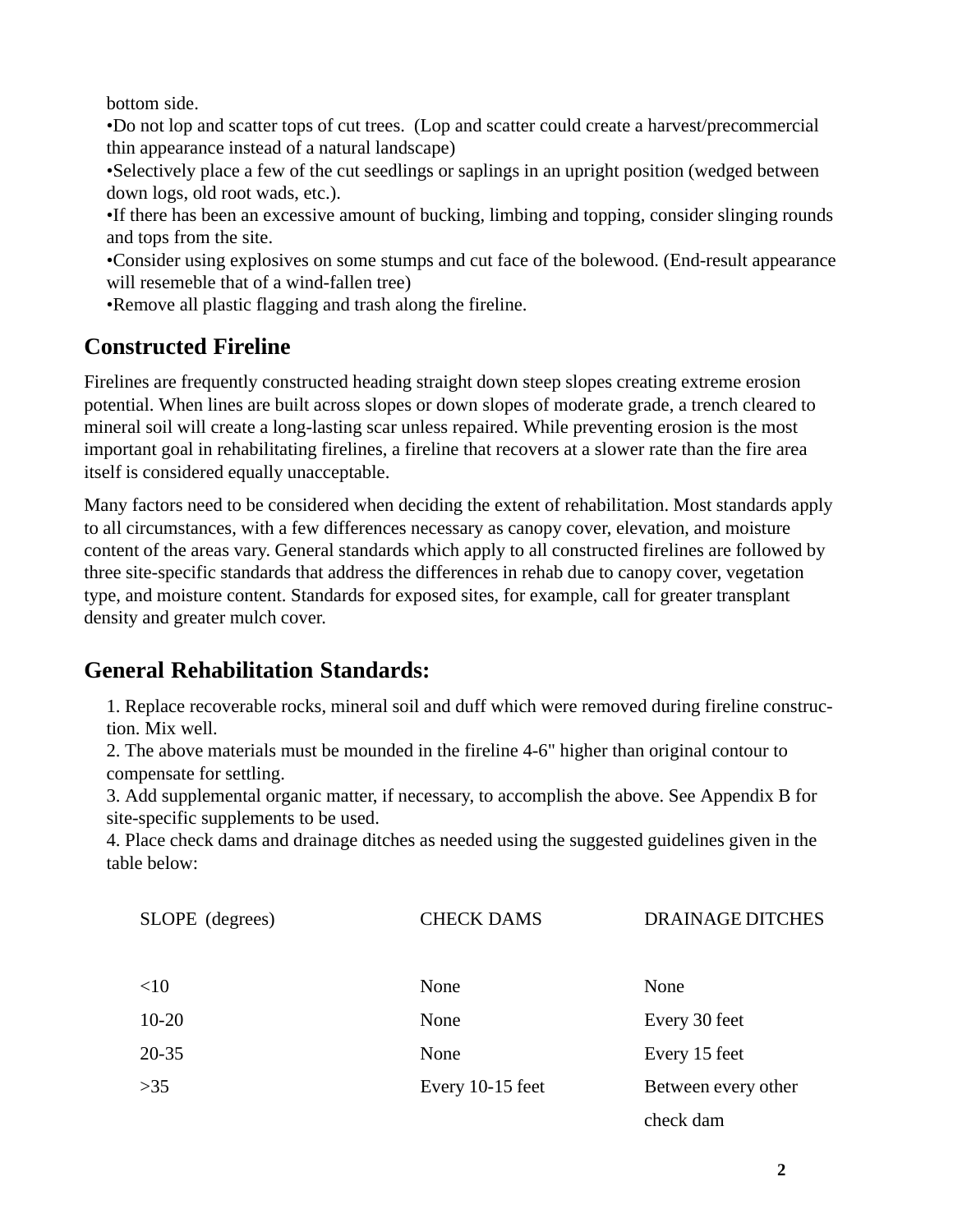5. Layer all suitable plants that are available along the fireline edges.

6. Plants need to be restored to the fireline at a frequency which is =<25% of the original cover unless the area fits one of the following circumstances: (l) high elevation (above 3500 ft) and nonforested (veg  $\leq$ 3 ft tall); or (2) high elevation and forested (veg  $>$ 3 ft) with canopy cover  $\leq$ =50%. In this case, plants need to be restored at a frequency which is 50% of the original cover. If these plant cover densities cannot be met by layering (Step #5) plants must be added by transplanting. See Appendix B for specifics on suitable individuals to transplant and how to transplant properly. 7. Replace dead and downed material that was previously in fireline, i.e. logs.

8. Lay cut brush over the fireline, one layer thick only!

If the area is forested with at least 20% canopy cover or 50% shrub cover, 80% of the damaged area needs to be covered with mulch.

9. Retrieve flagging and remove all litter, tools, etc.

10. Flush cut conspicuous stumps; camouflage the ends with soil and vegetation. Rehab Success Evaluation:

At Project's Completion: The minimum "Rehabilitation Standards" have been accomplished.

1 year: No significant erosion is visible - no rills over 2" in depth are present and erosion control mats and/or brush is still in place. 50% of the transplants survived.

2-3 years: No evidence of erosion is observed. Evidence of suitable new plant invasion is observed.

>5 years: No evidence of erosion

Suitable vegetation covers the fireline at a frequency of 80% of what was there pre-fire.

# **Natural Barrier Firelines**

Natural or man-made breaks in vegetation, such as water ways, hiking trails, rocky outcrops, talus and scree slopes, and roads, are often used as barriers to contain a fire. These barriers may be effective as is (unimproved) or they may need "improvement". It is the "improved" barriers that need rehabilitation due to the activities required to widen the barrier. The degree of improvement determines the amount of rehab.

# **Water Ways**

Limbs and logs thrown into a stream during line construction can alter the water flow and possibly cause flooding. Any alteration in water flow should be corrected and the stream restored to pre-fire condition as best determined by the crew leader.

Rehabilitation Standard:

1. Remove all woody material (brush, branches & logs) that were thrown into the water during the fire. Duplicate pre-fire arrangement where possible.

2. Return stream bed to pre-fire condition. Remove dams, sumps and other human interventions.

3. Retrieve flagging and remove all litter, tools, etc.

Rehab success Evaluation:

At Project's Completion: Streambed is restored to prefire condition.

1 year: No differences visible in the watershed. No flooding or retardent flow observed.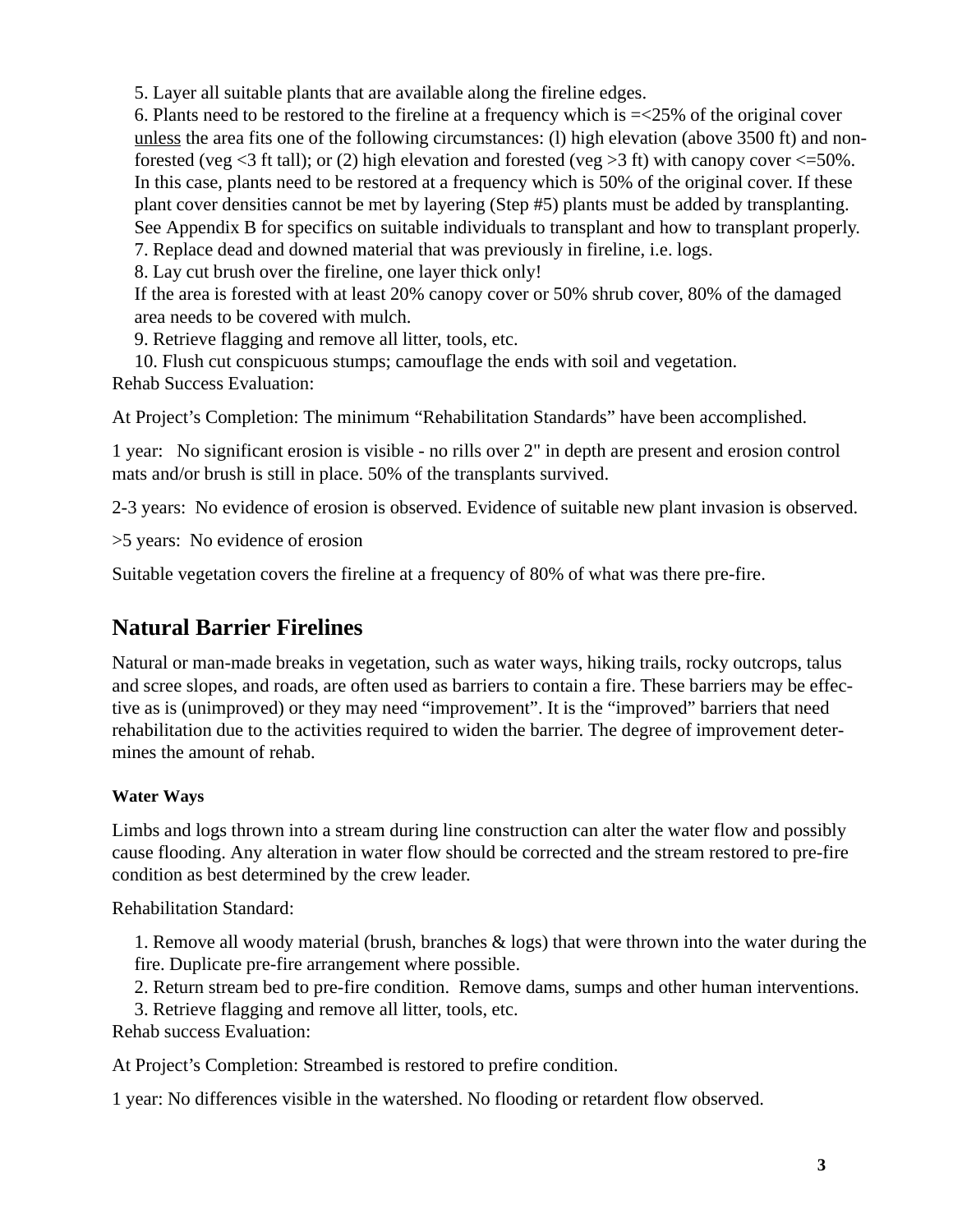#### **Hiking Trails**

"Improvements" to hiking trails may include cutting or limbing trees that line the trail in order to widen the fire break. This opening of canopy can cause unacceptable erosion.

#### **Rehabilitation Standard:**

1. Flush cut conspicuous stumps and camouflage the ends with soil and vegetation.

2. Place all cut limbs & seedlings alongside trail, near their source if possible, with the cut ends facing away from the trail.

3. Camouflage or block entrances to access trails and switchback short cuts. Switchback shortcuts need to be rehabilitated according to their level of impact, and may require following the guidelines for firelines.

4. Retrieve flagging and remove all litter, tools, etc.

5. The park trail crew may be assigned responsibility for correction of actual trail maintenance problems.

Rehab Success Evaluation:

At Project's Completion: The hiking trail is restored to its pre-fire condition. No access trails or switchback shortcuts are visible from the hiking trail.

1 year: Trail is pre-fire width and condition. No use of switchback cuts or access trails are evidenced. No rills over 2" deep have occurred.

2-3 years: Still no erosion present. Width is pre-fire size. No use of access trails or shortcuts evidenced.

#### **Rocky Outcrops, Talus or Scree Slopes**

These natural firebreaks are rarely improved upon. If vegetation existed, it was probably very sparse. If vegetation was removed, no rehab to replace the vegetation is necessary. Most of the impact seen in these areas will be in the form of trenches for fire access trails.

Rehabilitation Standard:

1. If necessary, restore slope contour by raking slope material back into fireline until flush.

2. Retrieve flagging and remove all litter, tools, etc.

Rehab Success Evaluation:

At Project's Completion: The minimum standards have been accomplished.

1 year: No evidence of fireline is observed.

<2 year: Same.

#### **Fire Access Trails**

Trails created by foot traffic along hoselines and firelines accessing pumpsites and the fire are of concern as they may become paths of erosion or may be used again by visitors due to their trail-like quality. This can cause impact in sensitive backcountry areas as well as endanger visitors who might wander into unmaintained and unstable fire areas. Treatments differ for access trails in burned areas versus vegetated areas.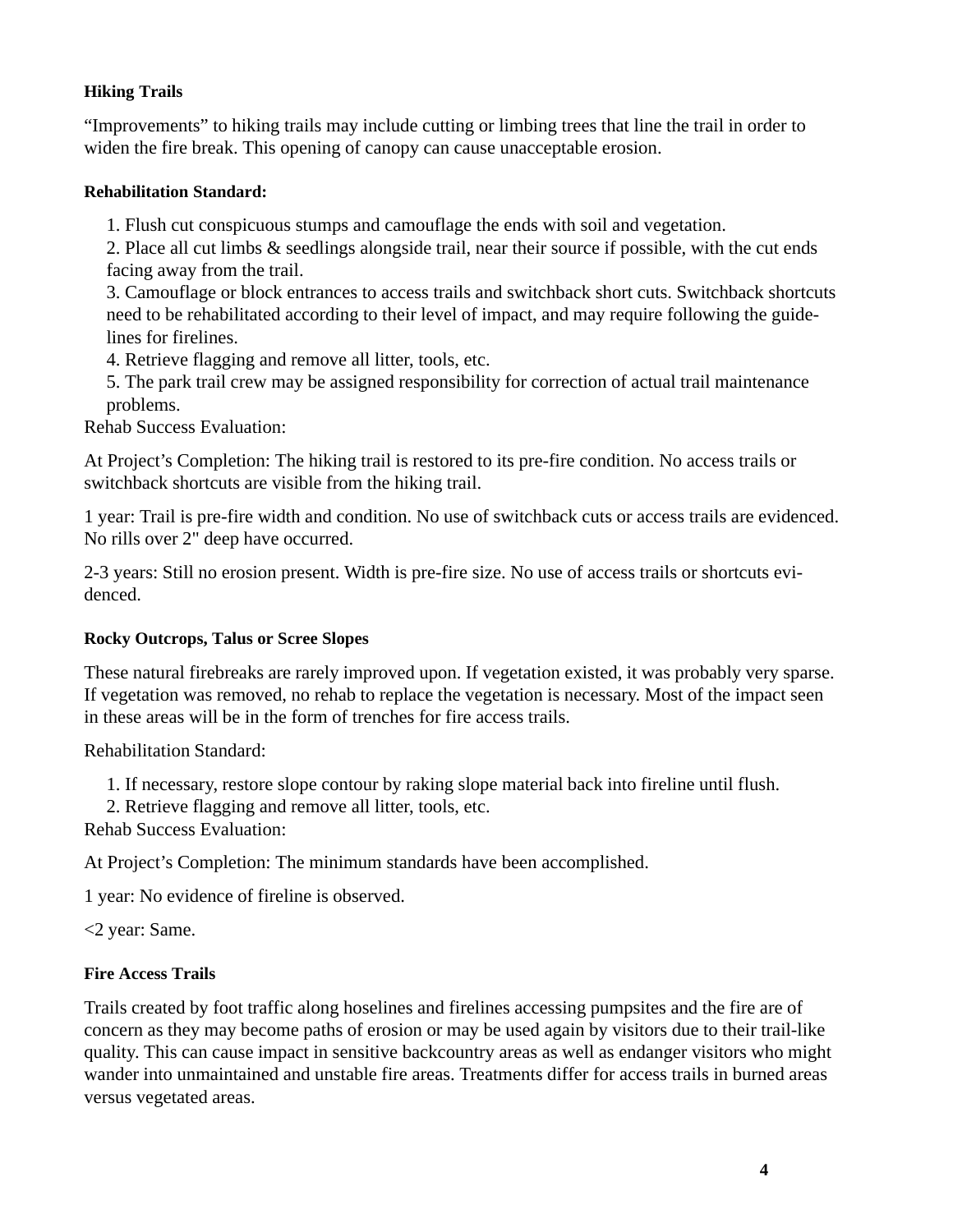#### **Through Fire**

Access trails that travel through the fire usually need attention in preventing further erosion and further use, but because they pass through the burned area, do not require transplanting or soil amendments.

Rehabilitation Standards:

1. Restore slope contour by raking in nearby fill to a level equal to adjacent soil level.

2. Drag available burned logs and brush across the "trail" every 50 ft.

3. If slope is >25 degrees, drainage dips should be added every 20 ft, or where natural features on the land dictate them most useful i.e. where they provide the most drainage, (where the trail changes direction).

4. Camouflage beginning of access trail so visitors will not be tempted to travel on it. Rehab Success Evaluation:

At Project's Completion: Access trail is not visible and/or not usable.

1 year: No erosion observed that is greater than that in adjacent fire areas. No evidence of further trail use.

2-3 years: Same as above.

>5 years: Same.

#### **Through Vegetation**

An access trail through vegetation is rehabilitated as if it were a fireline, but because the level of impact is not normally as serious, the amount of work required is less intensive. Usually, slope and soil loss are observed, as well as compaction of the soil. The degree of rehabilitation required is determined by the amount of impact observed.

Rehabilitation standards:

If trail path is less than 4 inches deep:

1. If soil is compacted, scarify the area lightly without killing any vegetation.

2. Replace recoverable soil and rocks that were displaced during use of access trail, trying to keep soil horizons correct.

- 3. Restore slope contour, compensating for settling.
- 4. Scrape back litter.
- 5. Drag available burned logs. Drag available burned logs and brush across the "trail". Do this according to time and availability of materials every 50 ft.

If access trail is deeper than 4 inches and slope is very steep: rehabilitation standards and evaluation for constructed fireline must be followed.

Rehab Success Evaluation:

At Project's Completion: The minimum "Rehab Standards" have been accomplished. Access trail is not visible and/or not usable.

1 year: No significant evidence of erosion is observed. No evidence of further trail use.

2-3 years: No new evidence of erosion is observed. Evidence of suitable new plant invasion is observed.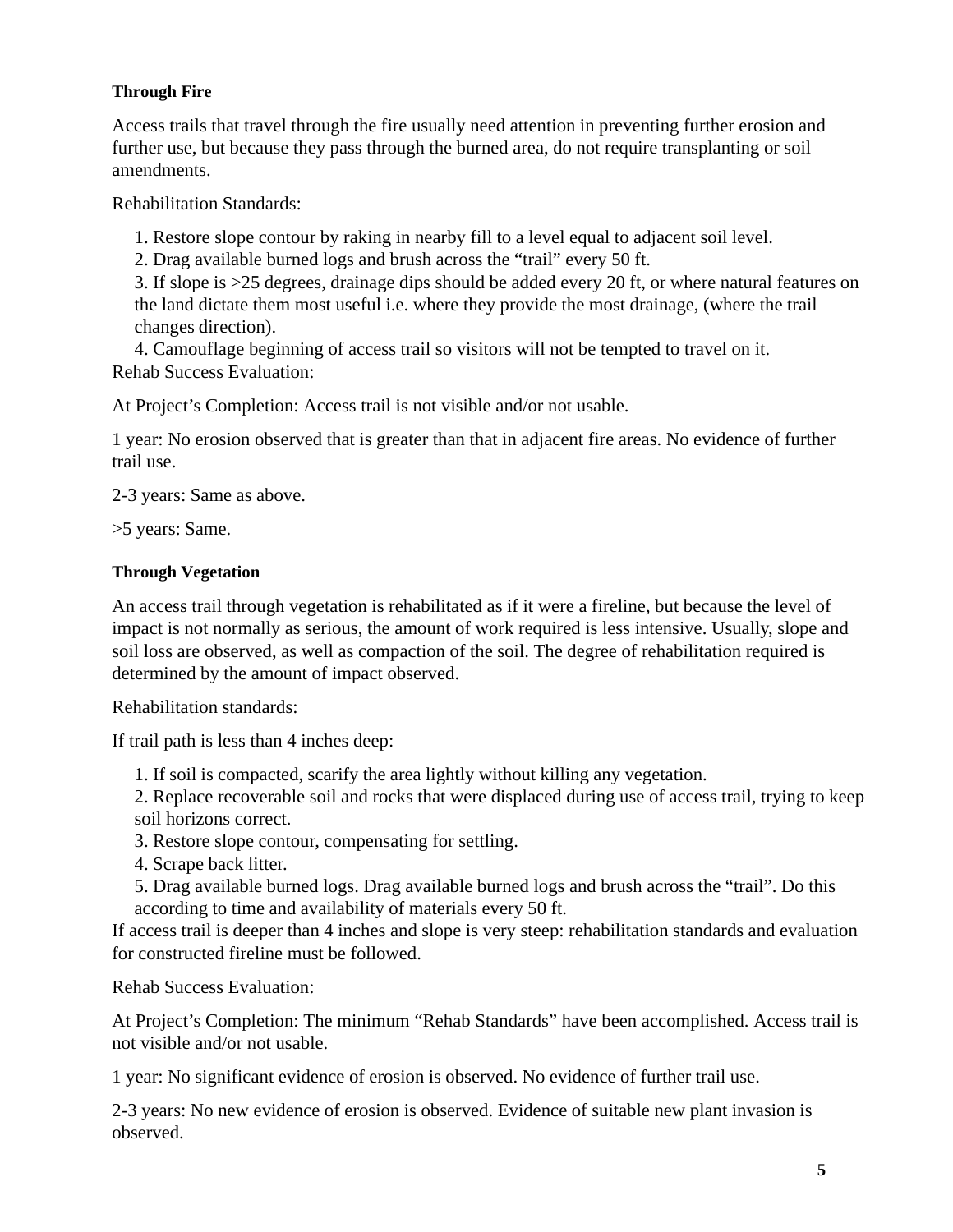>5 years: No evidence of erosion is observed. Suitable vegetation covers the trail at a frequency of 80% of what was there pre-fire. No evidence trail use.

# **Special Areas**

Special areas receive unusual, intermittent, unregulated, and/or extreme use. These special areas include; air drop points, base camps, "coyote" camps, helispots, pump sites, spike camps, and staging areas. Although the extent of impact to these areas may vary, the same type of impact often occur throughout.

This section of the manual is laid out a little differently. First, each area is described with the impacts commonly found there. Then, the individual impacts themselves are listed with the minimum standards for rehabilitation. Special areas need to be evaluated for possible impacts first and then rehabilitated for the impacts found there. Lastly, criteria for evaluation of success are given.

# **Helispots**

Helispot construction (especially in Wilderness & National Parks) can cause a double impact—the impact of abrupt or unnatural appearing openings in a timber vegetative covered landscape, and the impact resulting from cut-faces of tree boles and stumps.

Many of the same type of impacts associated with fireline construction can occur during helispot construction and operation, therefore many of the techniques listed above can be used. Some other items to consider:

•If excessive amounts exist, pile and arrange to be burned at later date, or consider slinging cut material from the site.

•Obliterate landing pad and leave in as natural condition as possible: bury painted helispot markers, remove litter, clean up any area where oil or fuel spills ocur, break up compacted soil.

# **Camp Situations and Personal Conduct**

•Scatter campfire site rocks and charcoal, cover charred fire ring rocks with soil if necessary. •Scatter any cut limbs or saplings that may have occurred.

•Cover latrine sites.

•Remove camp/tent poles and stakes and scatter in nearby timbered area.

•Pick up litter and pack out as garbage.

Finally just before leaving the site, walk through once again to eliminate any remaining evidence of human presence. A successful camp is one that leaves no trace of human activity.

# **Staging Areas, Etc.**

In some wildfire situations, the fire camp, helibase, staging areas, drop-off points, and other miscellaneous constructed facilities are within the Wilderness or Park. These all need to be assessed for possible rehab needs, and measures taken accordingly to ensure the area is left in as natural appearing condition as possible.

Through application of appropriate suppression response and minimum impact suppression tactics, evidence of wildfire suppression damage on the wilderness resource can be greatly reduced. Appropriate suppression response (strategies and tactics) is a management practice that we as professional land managers must manage and make it happen. Ideally, this occurrs as a result of up-front direction and on-going monitoring throughout implementation. The consequence will be a lessening in